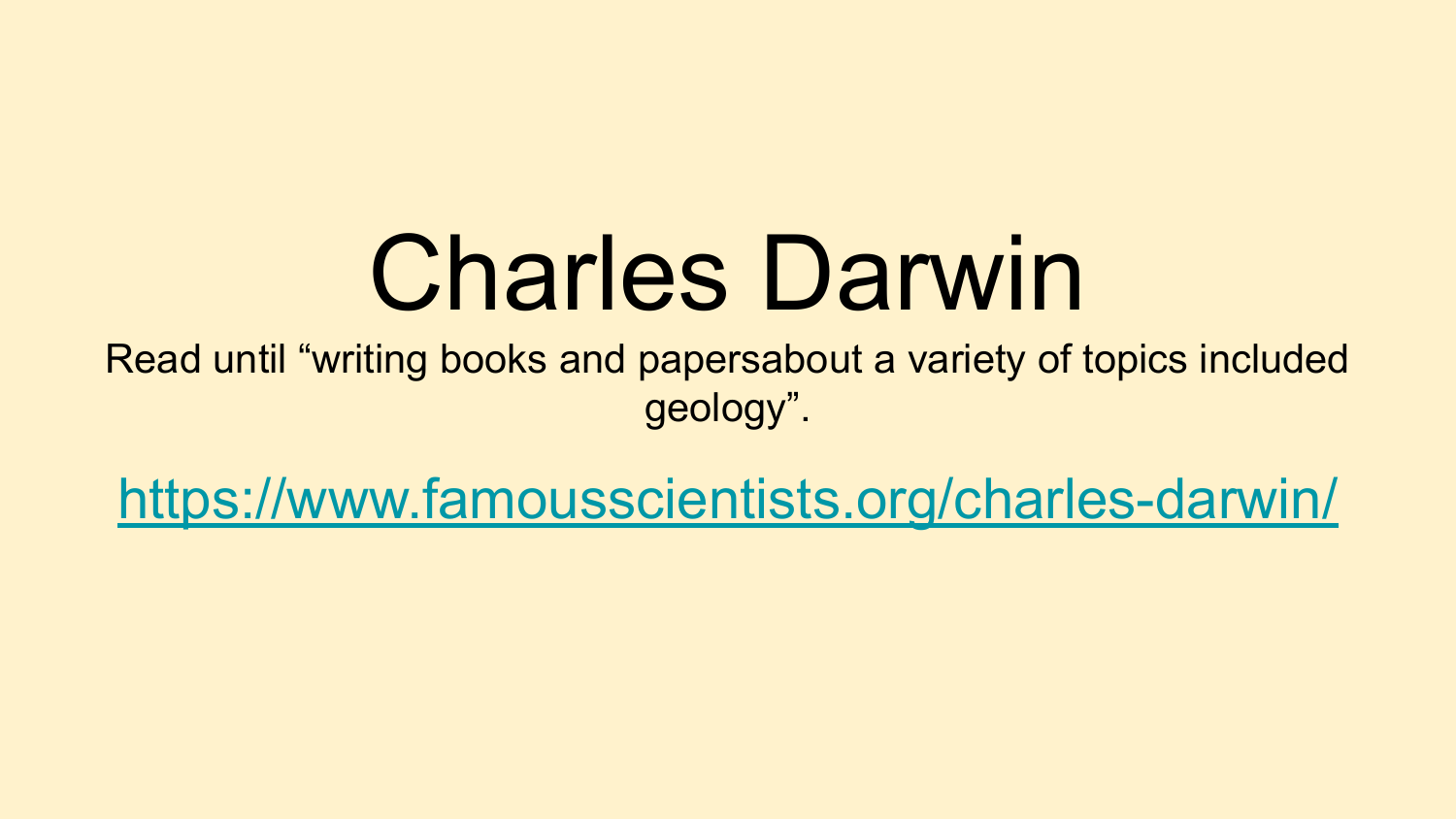### Vocabulary Check

- a p**rosperous physician** and scientist
- which Charles **loathed**
- He was **captivated** by a book
- he collected and **dissected marine** creatures
- **His exasperated** father decided to halt
- to **emulate** his hero
- much like the **fictitious** Starship
- explained **uniformitarian** ideas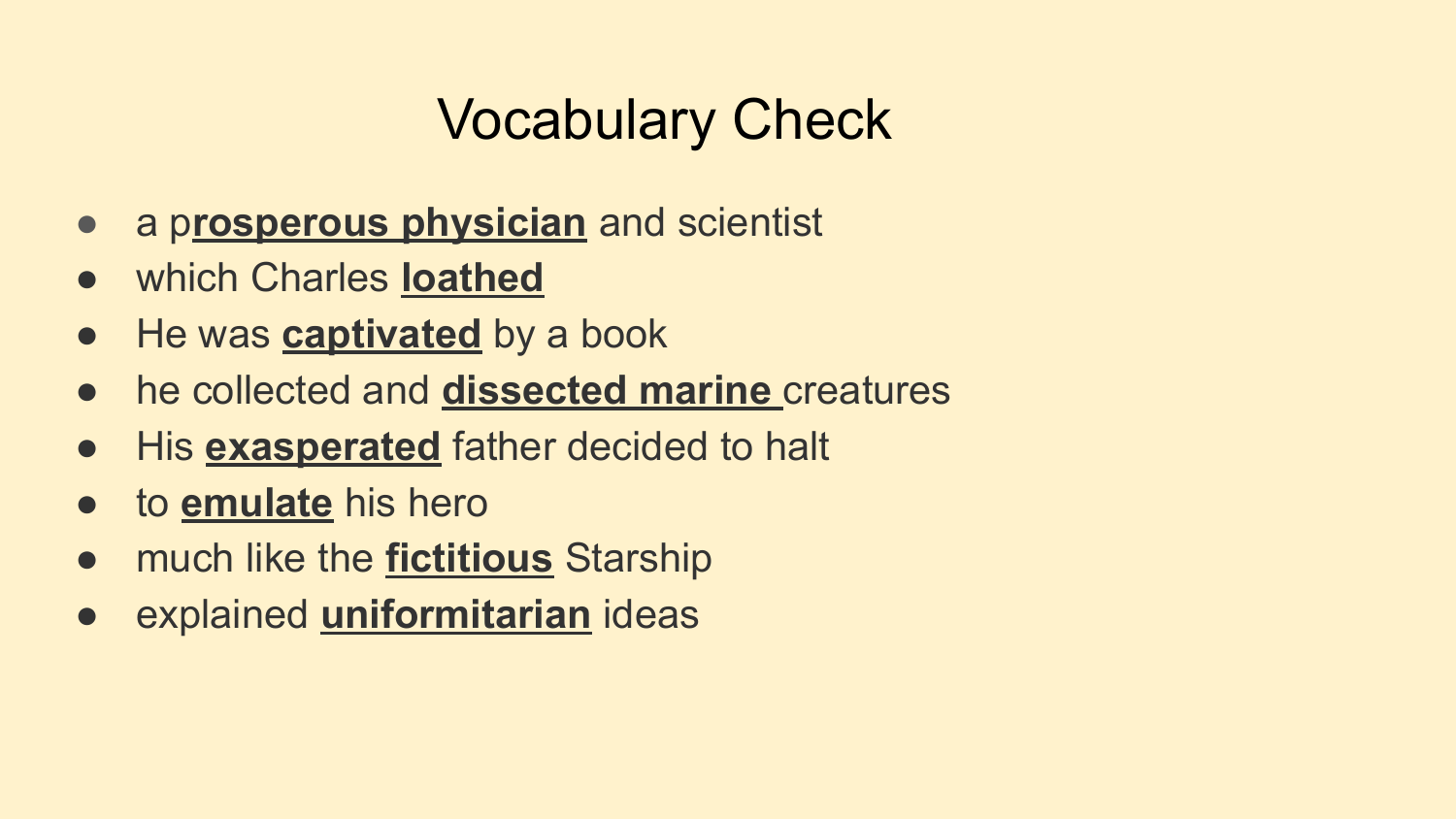### Quick Start

- 1. How old was Darwin when his mother died?
- 2. What type of school did he go to?
- 3. Which universities did he attend?
- 4. What leisurely activities did Darwin enjoy?
- 5. Why did Darwin put a beetle in his mouth?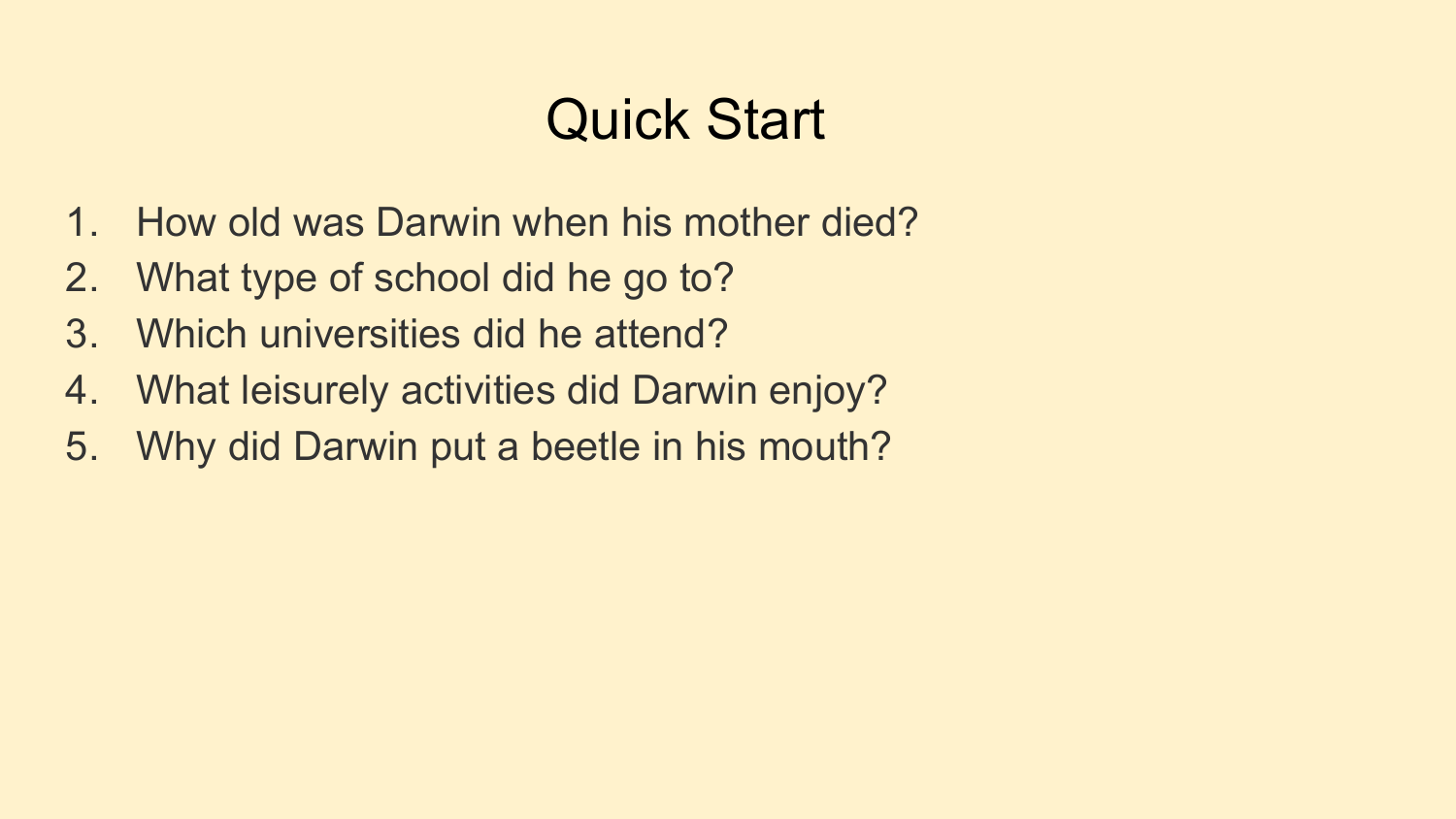#### Partnered Talk



# *A few years later the book's author, Charles Lyell, would become one of Darwin's greatest friends and supporters.*

Why do you think the two men became great friends?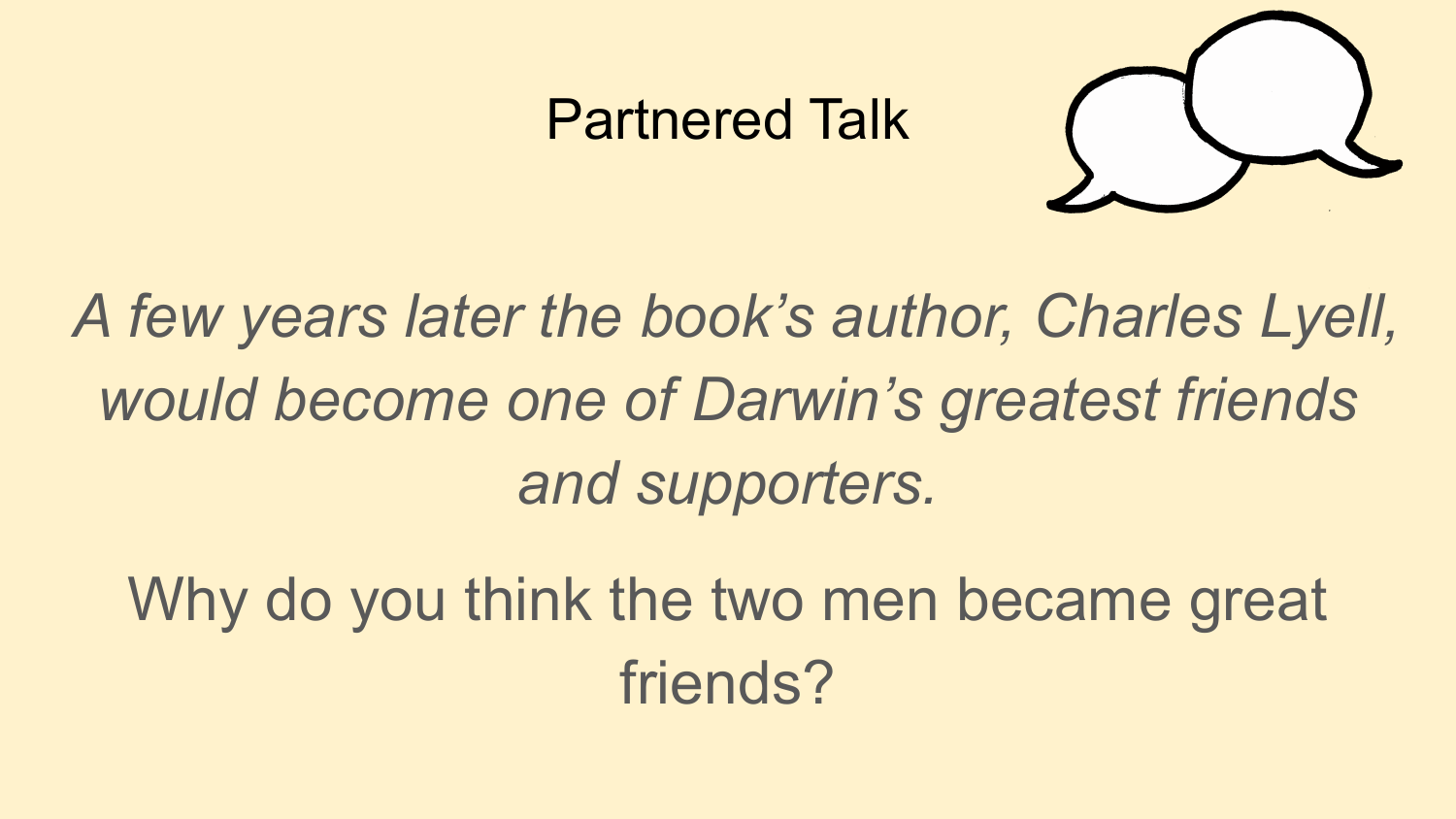

#### Individual Thinking

# Using your own words, explain the theory of evolution by natural selection.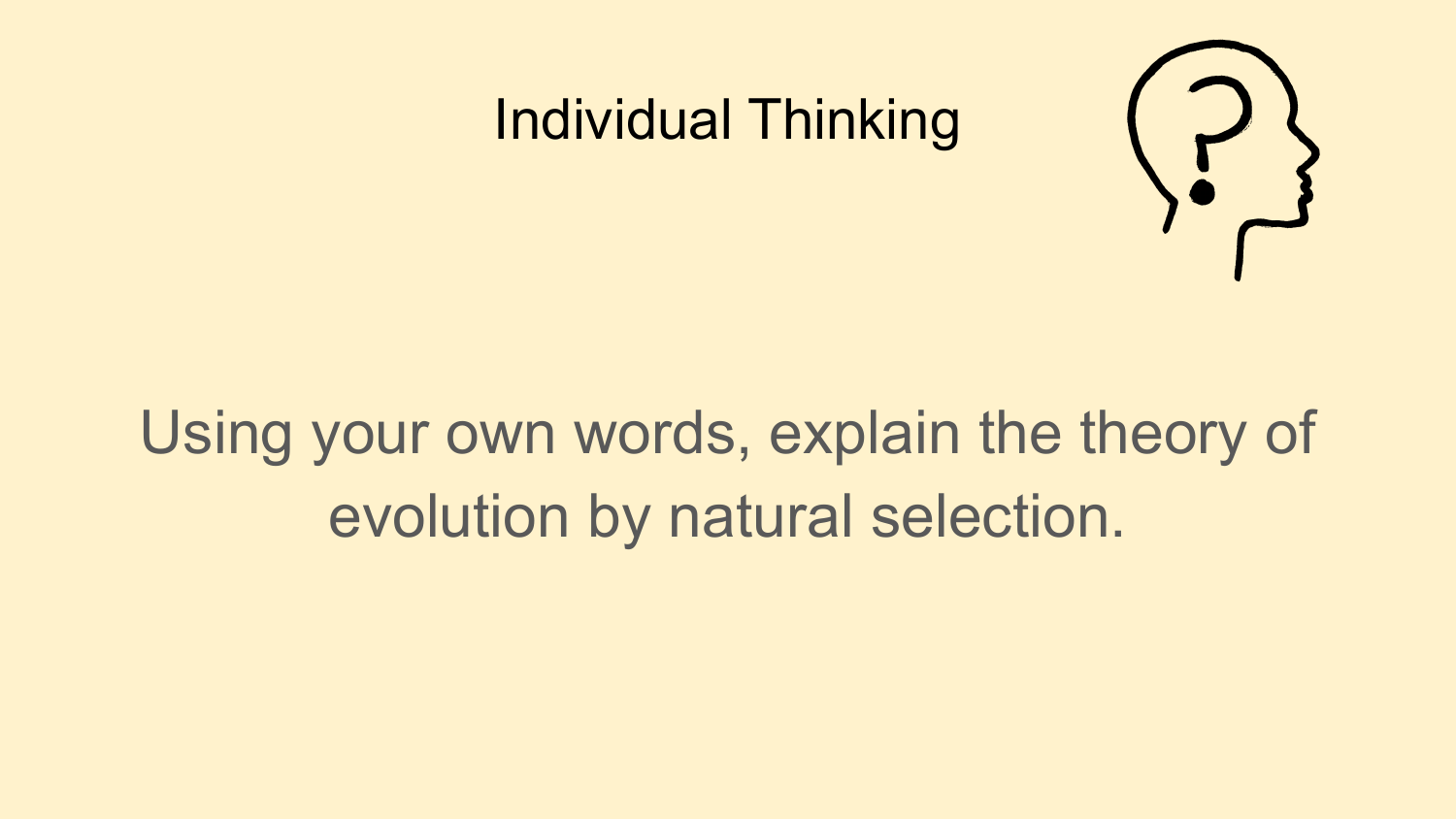#### Partnered Talk



# *Despite his father's uncharacteristic outburst, the young Charles Darwin was enthusiastic about science.*

# What does the word uncharacteristic suggest about his father? What kind of a man do you think he was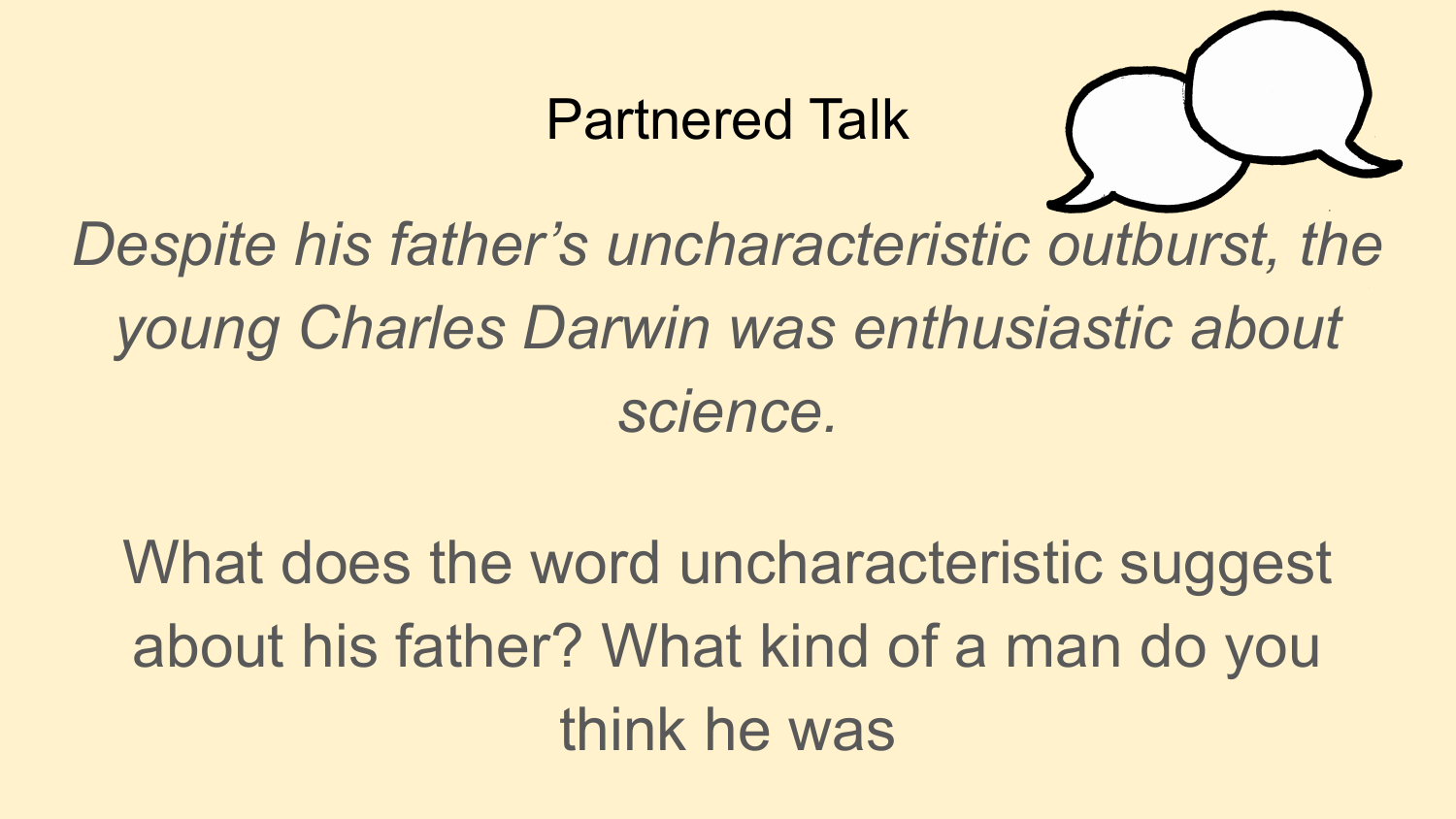#### Individual Thinking



*Although Darwin embarked on the voyage as an unknown recent graduate, he returned as a respected, well-known scientist.* 

Why do you think this happened? What did Darwin do to become a respected scientist?